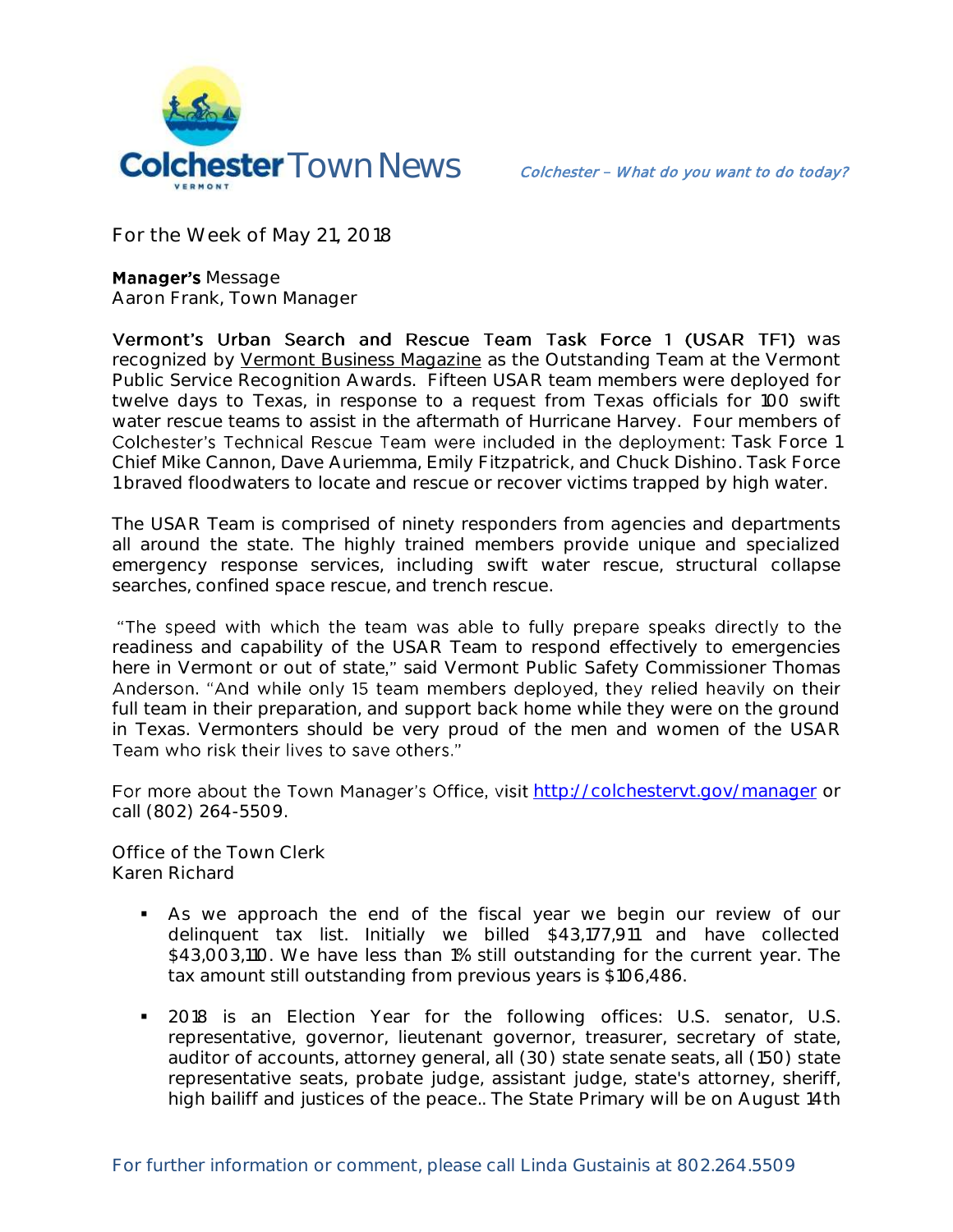

and the election on November  $6<sup>th</sup>$ . Due to a conflict in the High School Gymnasium the August Election will be held in the High School Cafeteria. There will be additional reminders prior to the Election. You can also visit <https://www.sec.state.vt.us/elections/candidates.aspx> for more information.

- **If you are considering running for State Representative (there are 2 positions** in 9-1 and 2 positions in 9-2) the petitions are due May 31st. Long-time representatives Jim Condon (9-1) and Maureen Dakin (9-2) both announced that they will not be running again.
- **The Town Clerk/Treasurer/Delinquent Tax Collector position has been** advertised. Next month I hope to announce the new person selected for the position.

For more about the Town Clerk's Office, <http://colchestervt.gov/townclerk> or call (802) 264-5520

**Upcoming Town Meetings:** 

- Planning Commission: 1st & 3rd Tuesdays of the month, 7:00pm. Next meeting: June 5
- **Development Review Board:**  $2^{nd}$  Wednesday of the month, 7:00pm. Next meeting: June 13
- **Recreation Advisory Board:** 2<sup>nd</sup> Wednesday of the month, 7:00am, Champlain Room, 2<sup>nd</sup> floor, Next meeting: June 13
- **Conservation Commission:** 3rd Monday of the month, 7:00pm, at the Bayside Activity Center or per agenda. Next meeting: June 18
- Selectboard: 2nd & 4th Tuesday of the month, 6:30pm. Next meeting: June 12
- **Cemetery Advisory Committee:** Wednesday, May 30, 8:00am at the Town Offices in the Champlain Room, 2<sup>nd</sup> floor.

All meetings take place at the Colchester Town Offices, 781 Blakely Road, in the Outer Bay Conference Room on the 3<sup>rd</sup> floor, unless otherwise noted.

**Upcoming events:**

- Colchester Rescue Annual Open House: May 23 6:00 8:00pm at 687 Blakely Road. Enjoy a station tour, police K-9 demonstration, Rescue and Police vehicles, learn about the Stop the Bleed program; also prizes and refreshments. FREE and fun for the whole family!
- **6th Annual Causeway 5K Race:** Due to storm damage to the Causeway, the Causeway race will be a 5K only. Saturday, June 2, 8:30am at Airport Park; \$30 per person. Registration is OPEN. Visit http://bit.ly/causewayrace for details.
- **34th Annual Colchester Triathlon**: Sunday, July 29, 8:30am at Bayside Park; Visit https://www.colchestertri.com/ for details. Registration is now open for individuals and teams.